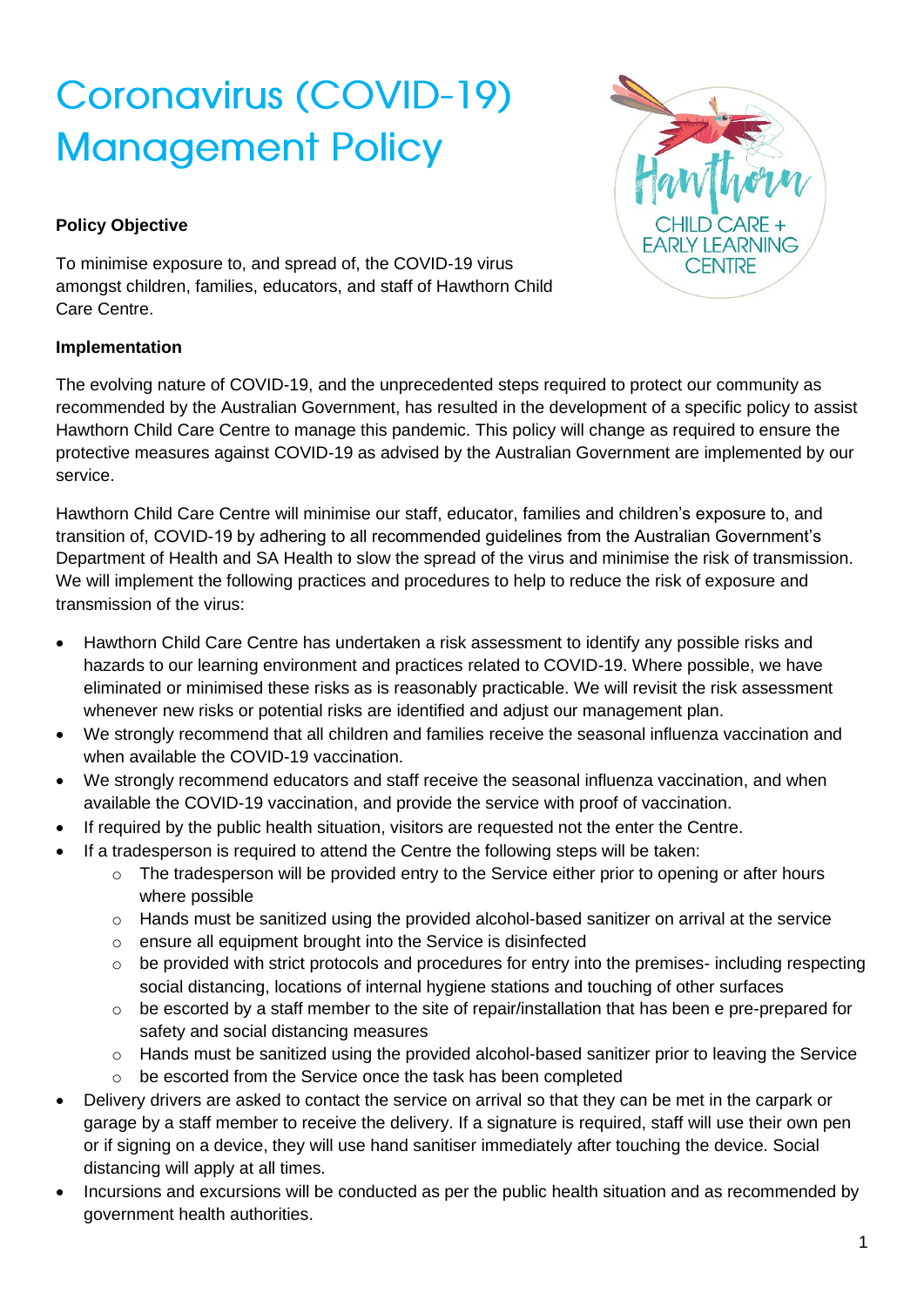- The mixing of children will be reduced by separating cohorts If required by the public health situation
	- o Two entries to the Centre are provided at in the mornings and afternoons to reduce mixing of children aged under 2 years and over 2 years
	- o Each room will utilize the outdoor spaces at different times
- Families and staff are asked to wipe down the entry key pad after use.
- Families are asked to use the Xplor app to sign their children in and out of the service, supporting contact-free use of the communal iPads.
- All staff members will complete the Department of Health's COVID-19 infection control training program.

## Hygiene Practices

Hawthorn Child Care Centre will implement effective hygiene practices as per our existing policies and procedures and will adhere to National Regulation requirements and Government guidelines to ensure all educators, children, families and visitors to the Service implement best practice.

Our Service will ensure:

- All employees, parents, children and visitors must wash their hands with soap and water or use the alcohol-based hand sanitiser provided upon arrival to the service
	- o Alcohol-based hand sanitizer will be kept out of reach of young children and only available for adults to use. If parents decide to apply this to their child, they must supervise the child to avoid rubbing it into their eyes or a child swallowing the gel/liquid.
	- $\circ$  If using soap and water hands must be thoroughly dried using disposal paper and disposed of in the bin provided.
- Disposable tissues must be used to wipe noses, eyes or mouths and disposed of in the bin provided immediately after use.
- Hands must be washed following the use of tissues.
- Hands must be washed thoroughly using soap and water before and after using the toilet.
- Cough and sneeze etiquette must be used cover your cough and sneeze with your hand or elbow.
- Educators and staff must adhere to our handwashing policy at all times.
- Children are supervised when washing hands.
- Educators and staff must adhere to effective food preparation and food handling procedures as per the centre's [food safety and hygiene](../Policies%202019/Centre%20Policies%202019/Food%20Safety%20and%20Hygiene.docx) policy.
- Educators will wash their hands or use alcohol-based sanitiser, before wearing gloves and wash their hands after wearing gloves.
- Educators and staff must adhere to our [effective environmental cleaning policy](../Policies%202019/Centre%20Policies%202019/Effective%20Environmental%20Cleaning.docx) for cleaning and disinfecting surfaces and equipment (such as toys, puzzles, outdoor toys, bedding, playdough etc) as per *Staying Healthy: preventing infectious diseases in early childhood education and care services* (fifth edition).
- Staff will maintain a cleaning register of all surfaces and equipment conducted.
- Equipment, resources and surfaces including high-touch surfaces- taps, door handles, light switches, nappy change areas and toys will be cleaned more frequently as required using detergent and water followed by disinfectant.
- Bathroom facilities for children and adults will have adequate supplies of soap, toilet paper and paper towel.
- Educators and staff adhere to our *illness and infectious disease management* policy at all times.

## **Illness**

In the case of an unwell child or staff member steps will be taken as per the Centre's [Illness and Infectious](../Policies%202019/Centre%20Policies%202019/Illness%20and%20Infectious%20Disease%20Management%20Practices.pdf)  [Disease Management](../Policies%202019/Centre%20Policies%202019/Illness%20and%20Infectious%20Disease%20Management%20Practices.pdf) policy and [Incident, Injury, Trauma and Illness](../Policies%202019/Centre%20Policies%202019/Incident,%20Injury,%20Trauma%20and%20Illness%20Policy.docx) policy.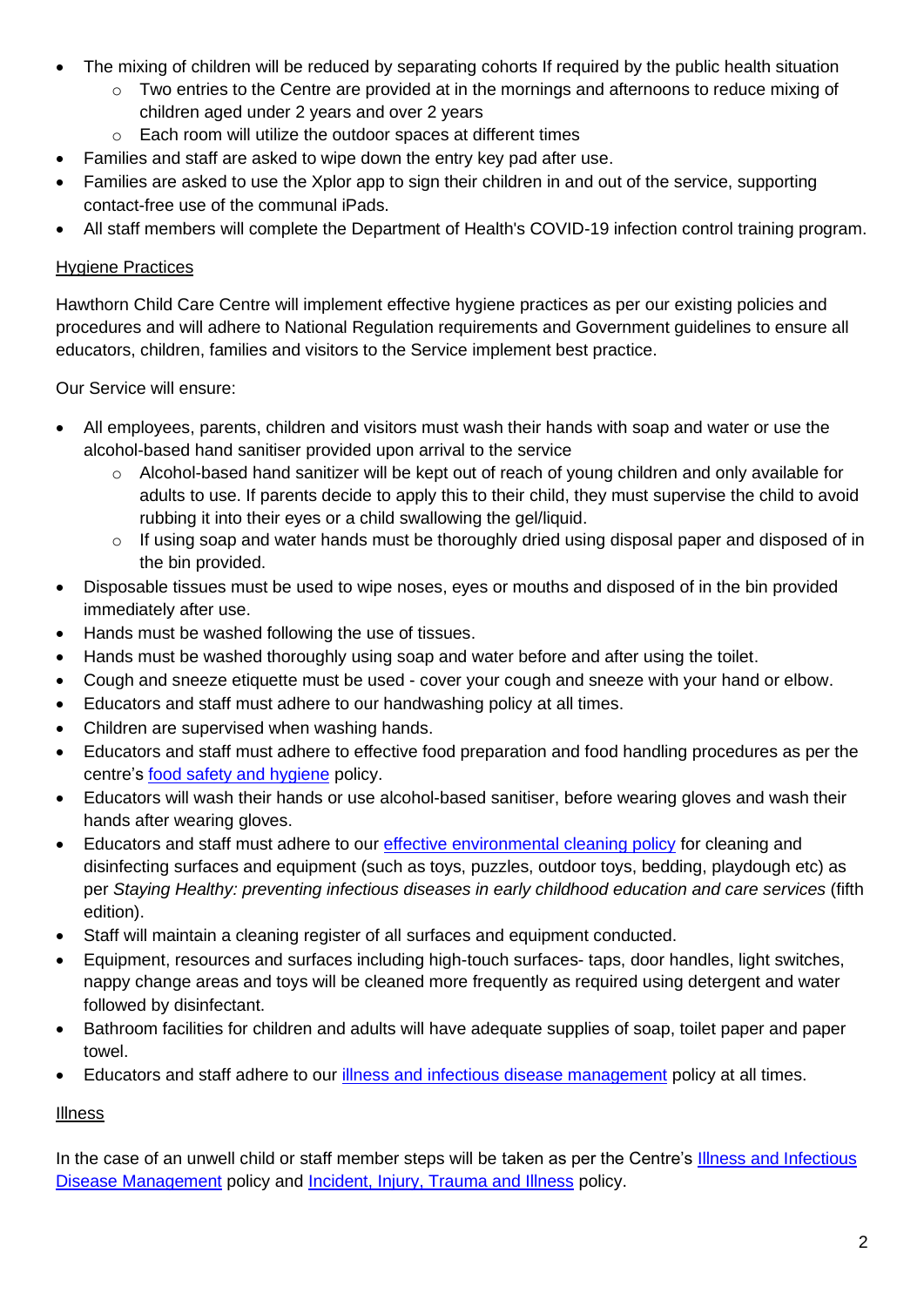Any child or staff member who is displaying 2 or more signs of COVID-19 including persistent cough, fever, shortness of breath, unexplained loss of smell or altered sense of taste, chills or body aches, sore throat, headaches, runny nose or diarrhoea will be isolated from others and sent home immediately and must seek urgent medical attention to determine if they need to be tested for COVID-19. All surfaces and resources touched by anyone who is suspected to have an infection must be cleaned with soap and water followed by disinfectant.

Any child or staff member being tested for COVID-19 are to remain at home until they have a clearance from a medical practitioner to state they have been tested for COVID-19 and the results are negative, and that they are cleared to return to childcare/work. Should children or staff return and still have 2 or more symptoms of COVID-19 they will be required to be retested and provide clearance again.

The Approved Provider or Nominated Supervisor will notify the Public Health Unit or Health Information hotline on 1800 020 080 of any confirmed or suspected cases of COVID-19. In addition, the Approved Provider will also notify the Regulatory Authority in within 24 hours.

We are guided by explicit decisions regarding exclusion periods, self-isolation, self-quarantine and notification of any infectious disease by the Australian Government Department of Health and SA Health:

- Any person with a confirmed case of COVID-19 must self-isolate until they are cleared by SA Health to leave self-isolation
- Any person who believes they have been in contact with, or have confirmation of contact with, a confirmed case of COVID-19 must self-isolate for 14 days
- Any person who has been tested for COVID-19 should stay in self-isolation until they receive a negative test result
- People who have been advised by SA Health that they are a close contact or a casual contact of a confirmed COVID-19 case must stay in self-isolation until the date provided to them by the Communicable Disease Control Branch.
- Any person who has arrived in Australia after midnight on the 15<sup>th</sup> of March 2020 must self-isolate for 14 days.
- Anyone entering SA from a state or territory with border restrictions implemented by the SA government must follow the required self-isolation and self-quarantine periods.

Families must immediately advise the Centre if they, or anyone in their family, develops any symptoms of the virus or receives a positive result of the virus whilst in isolation.

Any person who is required to be in self-isolation or self-quarantine is not to enter Hawthorn Child Care Centre until their period of self-isolation or self-quarantine is completed.

Hawthorn Child Care Centre reserves the right to prevent children, employees, parents, family members or visitors to enter our premises if the Approved Provider or Nominated Supervisor suspects instances of COVID-19.

COVID-19 is a notifiable condition in all states and territories of Australia. The Approved Provider or Nominated Supervisor will notify the Public Health Unit or Health Information hotline on 1800 020 080 of any confirmed or suspected cases of COVID-19. In addition, the Approved Provider will also notify the Regulatory Authority in within 24 hours.

## Communication of Information

Our Service will provide up-to-date information and advice to families, educators and staff sourced from the Australian Government Department of Health and SA Health about COVID-19 as it becomes available.

• Staff and families are sent regular updates on the COVID-19 pandemic from accurate and reliable sources of information including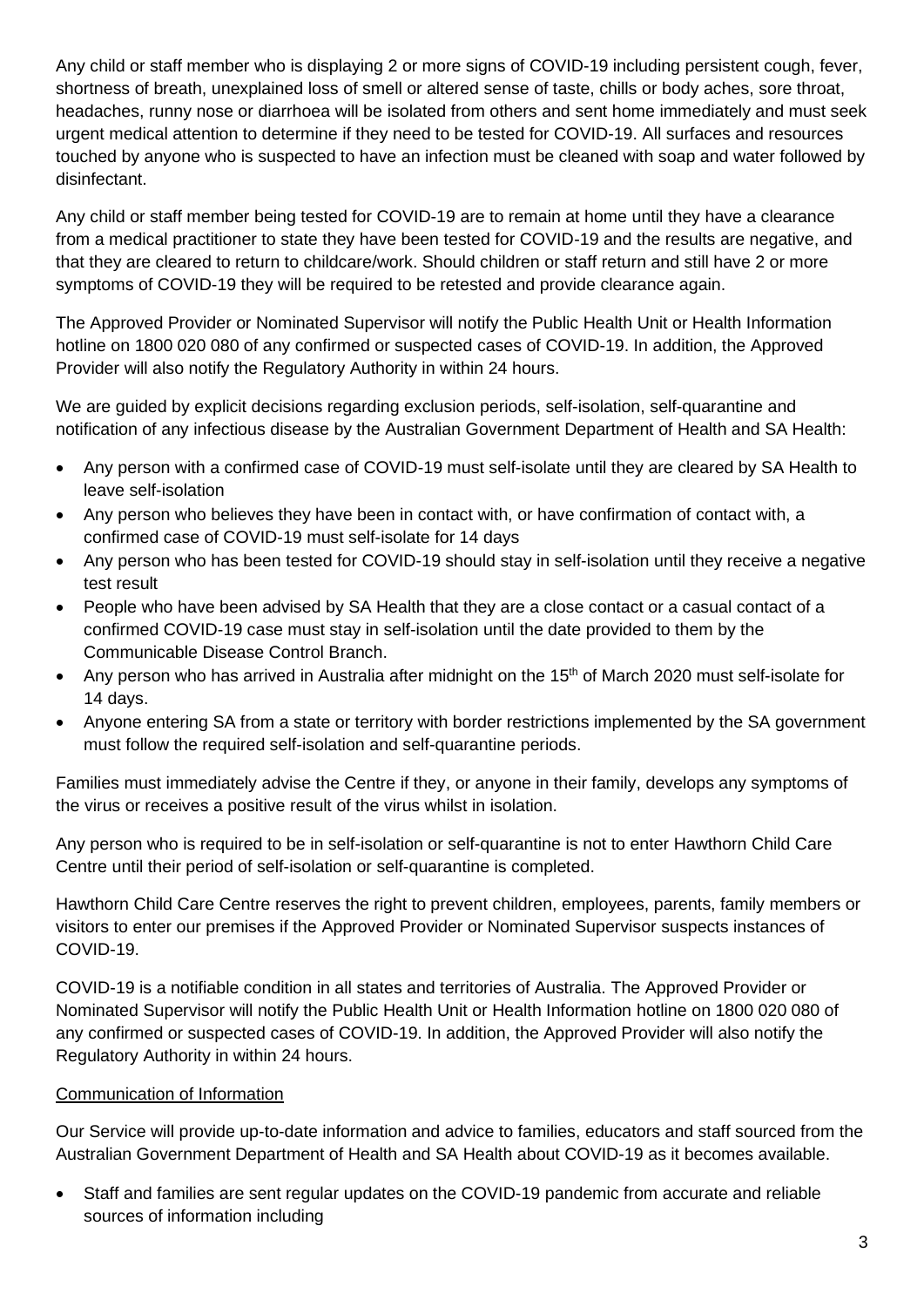- o symptoms of COVID-19
- $\circ$  transmission of the virus
- o self-isolation and exclusion
- o prevention strategies- including hand hygiene and self-isolation
- o contact details for health assistance
- Staff and families are sent regular updates on the COVID-19 pandemic and the impact of the pandemic on early childhood education and care from accurate and reliable sources of information.
- Families are notified of any changes to routines and/or practices which are changed or postponed.
- Families are provided information about temporary changes to payment of fees.
- Families are provided accurate information of the Early Education Fee Relief Rescue Package where they can receive fee free care until the week ending the  $12<sup>th</sup>$  of July 2020.
- Families are sent resources to facilitate appropriate discussions about COVID- 19 with their children.
- Families are sent ideas and strategies for education and care of children kept at home as a result of the COVID-19 pandemic.
- Signage will be placed in strategic locations around the Service including posters for hand washing, cough and sneeze etiquette, disposal of tissues/hand towel, reduce the risk and physical distancing reminders amongst others.

# Talking to Children about COVID-19

Hawthorn Child Care Centre is committed to maintaining positive interactions and relationships with children and their families.

- Information provided to children about COVID-19 will be age appropriate and sensitive to their emotional wellbeing. Educators will both acknowledge children's concerns and be open to discussions about COVID-19.
- Educators will inform children about the virus and emphasise preventative measures such as handwashing, use of tissues, cough and sneeze techniques and limiting touching other children's faces.
- Posters to demonstrate correct handwashing methods will be referred to and educators will model techniques.
- Children's emotional well-being will be closely monitored by all educators and staff and any concerns communicated with parents and families. Children's questions will be respected and supported.
- In the event of the Service being closed as a precaution to limit the spread of the virus, information will be provided to parents/families to help explain the situation to young children.

# Payment of Fees

The new Early Childhood Education and Care Relief Package, effective the 6<sup>th</sup> of April 2020, will replace the Child Care Subsidy and the Additional Child Care Subsidy. This is effective until the week ending the 12<sup>th</sup> of July 2020.

No fees will be charged to families during this time. Our service will waive any gap fees that are due from the  $23<sup>rd</sup>$  of March to the  $5<sup>th</sup>$  of April 2020.

Attendance information of children who attend our service will be recorded each day. Families will be provided with a statement of sessions attended.

Placements will be prioritised to provide care for children of essential workers, vulnerable and disadvantaged children and previously enrolled children.

From the 13<sup>th</sup> of July 2020, Child Care Subsidy (CCS) and Additional Child Care Subsidy (ACCS) return, along with new transition measures.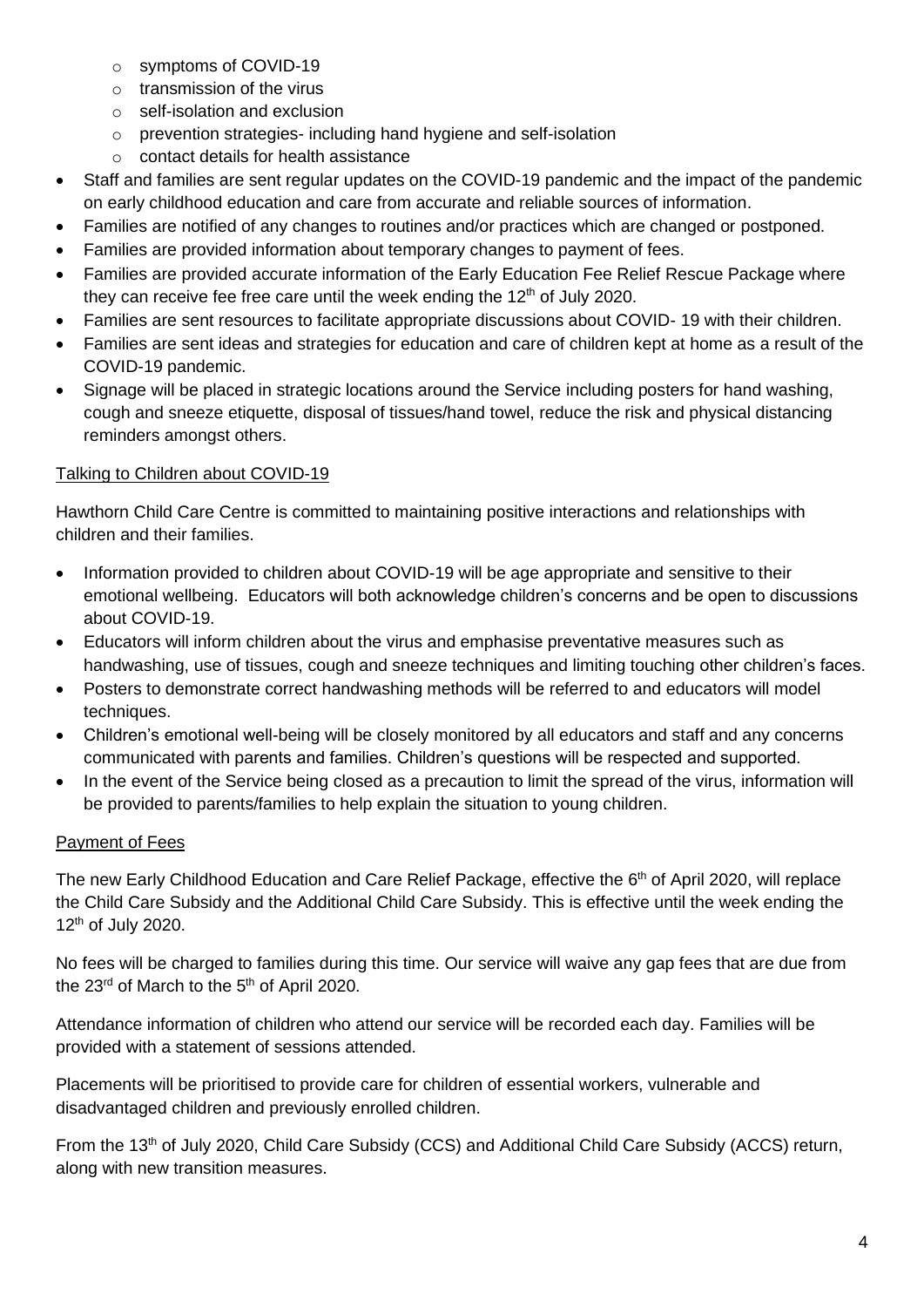From the 13th of July 2020 until 4 October 2020, individuals who can no longer engage in the same number of hours of work, training, study or other activity recognised by the CCS activity test immediately prior to the COVID-19 crisis, can advise Centrelink they meet the requirements to access 100 hours of subsidised child care, per child, per fortnight for up to 12 weeks.

From the 13th of July 2020, families will need to update their activity levels to access the 100 hours. This can be done through their Centrelink online account through myGov or the Express Plus Centrelink mobile app

# Absences from Childcare

Families have access to 62 allowable absences in the 2019-2020 financial year without the need for families to provide documentation such as a medical certificate.

Absences will not be counted during the Early Childhood Education and Care Relief Package period commencing the  $6<sup>th</sup>$  of April 2020.

## Closure of Service

The decision to close our Service will be made, and advised, by relevant state and territory governments or the Regulatory Authority. This may be due to a confirmed case of COVID-19 in our Service community.

Should this occur, all families will be notified immediately via email and/or phone.

The Approved Provider will notify the Regulatory Authority within 24 hours of any closure via the NQA IT System.

## **Staff**

## *Confirmed COVID-19*

If an educator or staff member is confirmed to have COVID-19, they are unable to attend the workplace and cannot return to work until they have completed a period of self-isolation of at least 14 days. Employees must provide a declaration from a medical practitioner that they are fit for work and have no symptoms of COVID-19 and have been advised they no longer need to be in isolation.

Full and part-time employees who cannot attend work due to illness can take paid sick leave.

As per our privacy obligations under the Privacy Act, the identity of a person with a confirmed case of COVID-19 will only be shared with Public Health and/or on a strictly 'need to know' basis. Access to personal or medical information can only be shared with the consent of the employee.

## *Caring for A Family Member or Emergency*

If an employee cannot attend work due to caring for a family member due to COVID-19, they are entitled to take paid carer's leave. Casual employees are eligible to have 2 days unpaid carer's leave per occasion. See Fair Work Act for entitlements for casual, part time and full-time employees. Reasonable evidence is required to justify the absence.

## *Self-Isolation Due to Travel*

As per Australian Government's new measures for COVID-19 effective 28 March 2020, any person returning from overseas will be mandated to isolate in a designated facility. The employee is not entitled to be paid unless they use paid leave entitlements such as annual leave. Employees are not entitled to use personal sick leave as they are not 'sick'. Employers may choose to adopt an option to satisfy both parties. (See Australian Business Lawyers and Advisors for further information)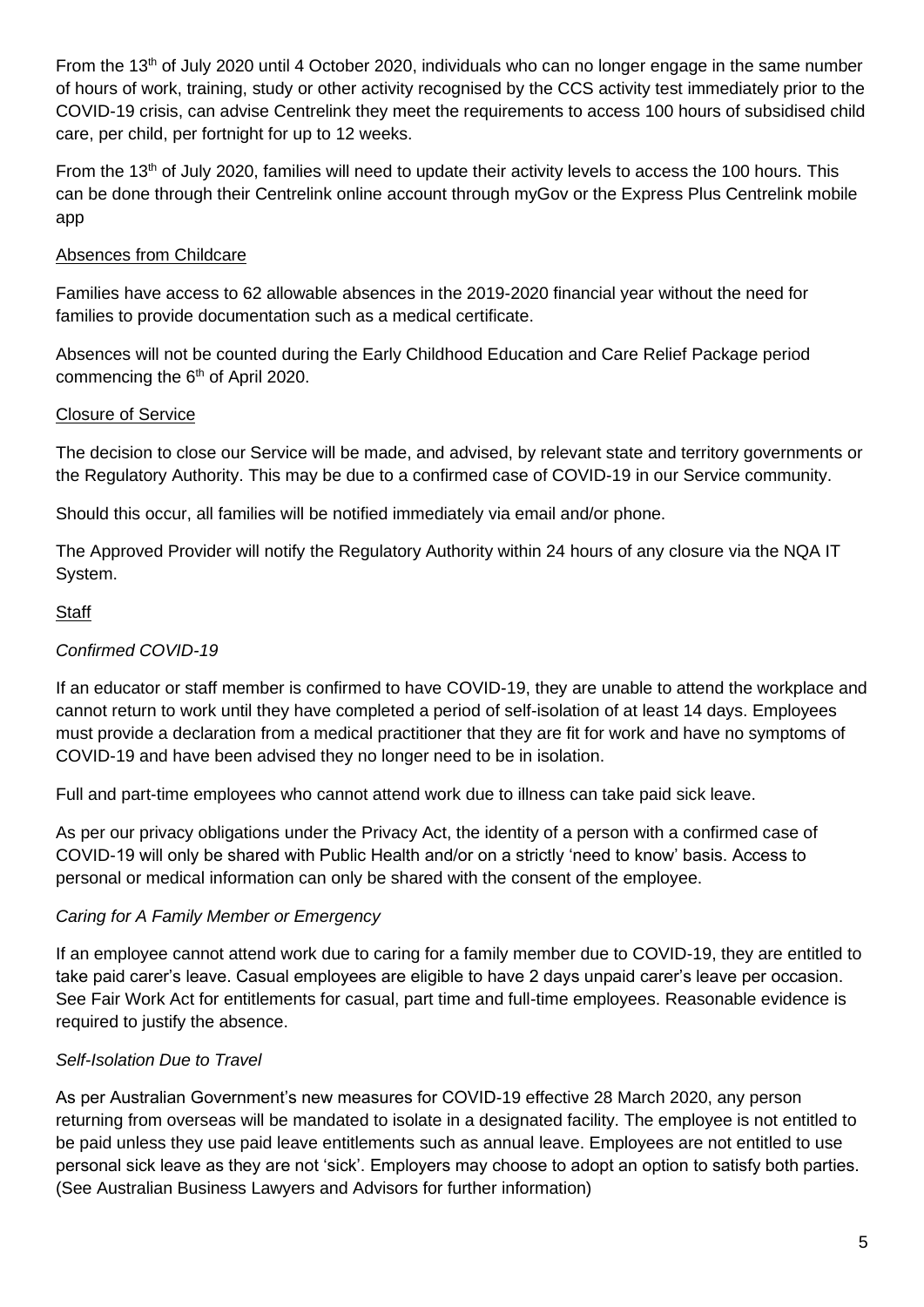#### *Self-Isolation Unpaid Pandemic Leave*

Effective the  $8<sup>th</sup>$  of April 2020 to the 30<sup>th</sup> of June 2020, employees who are required to self-isolate by government or medical authorities or acting on advice of a medical practitioner may access unpaid pandemic leave.

This leave provides employees with:

- 2 weeks of unpaid pandemic leave
- The ability to take twice as much annual leave at half their normal pay if their employer agrees

#### *Self-Isolation as A Precaution*

If an employee wants to stay home as a precaution of contracting COVID-19 they may negotiate to take unpaid leave, annual leave or long service leave with Management.

#### *Employees Who Are Stuck Overseas or In Quarantine*

If an employee cannot return to Australia due to the COVID-19 virus, they must contact the Approved Provider immediately. Management will negotiate payment considering accrued annual leave, long service leave, or leave without pay.

#### *JobKeeper*

Eligible businesses impacted by the coronavirus (COVID-19) will be able to access a subsidy from the Government to assist in continue in paying employees. Eligible employees are those who:

- are currently employed by the eligible employer (including those stood down or re-hired)
- were employed by the employer at 1 March 2020
- are full-time, part-time or long-term casuals (employed on a regular basis for longer than 12 months as at 1 March 2020)
- are sole traders
- are at least 16 years of age
- are an Australian citizen, permanent visa holder or a Special Category (subclass 444) visa-holder
- are not in receipt of a JobKeeper payment from another employer.

The Approved Provider will notify the Commissioner via the approved Australian Taxation Office (ATO) form that the employer elects to participate in the JobKeeper scheme.

If the employee agrees to be nominated by the Approved Provider as their primary employer and receive JobKeeper payments for them, they must provide the approved ATO nomination form.

Further information about JobKeeper, tax and superannuation will be discussed with each individual employee.

If applicable, employees who have been stood down before the commencement of this scheme, may be able to be reengaged. The Approved Provider will discuss options individually with involved staff members.

#### **As of the 20th of July 2020, JobKeeper will cease for employees of a CCS approved service.**

#### *Employees Entitlements- Fair Work Commission*

For businesses eligible for JobKeeper, the Approved Provider (employer) is permitted to request employees to perform different duties within their skill and competence.